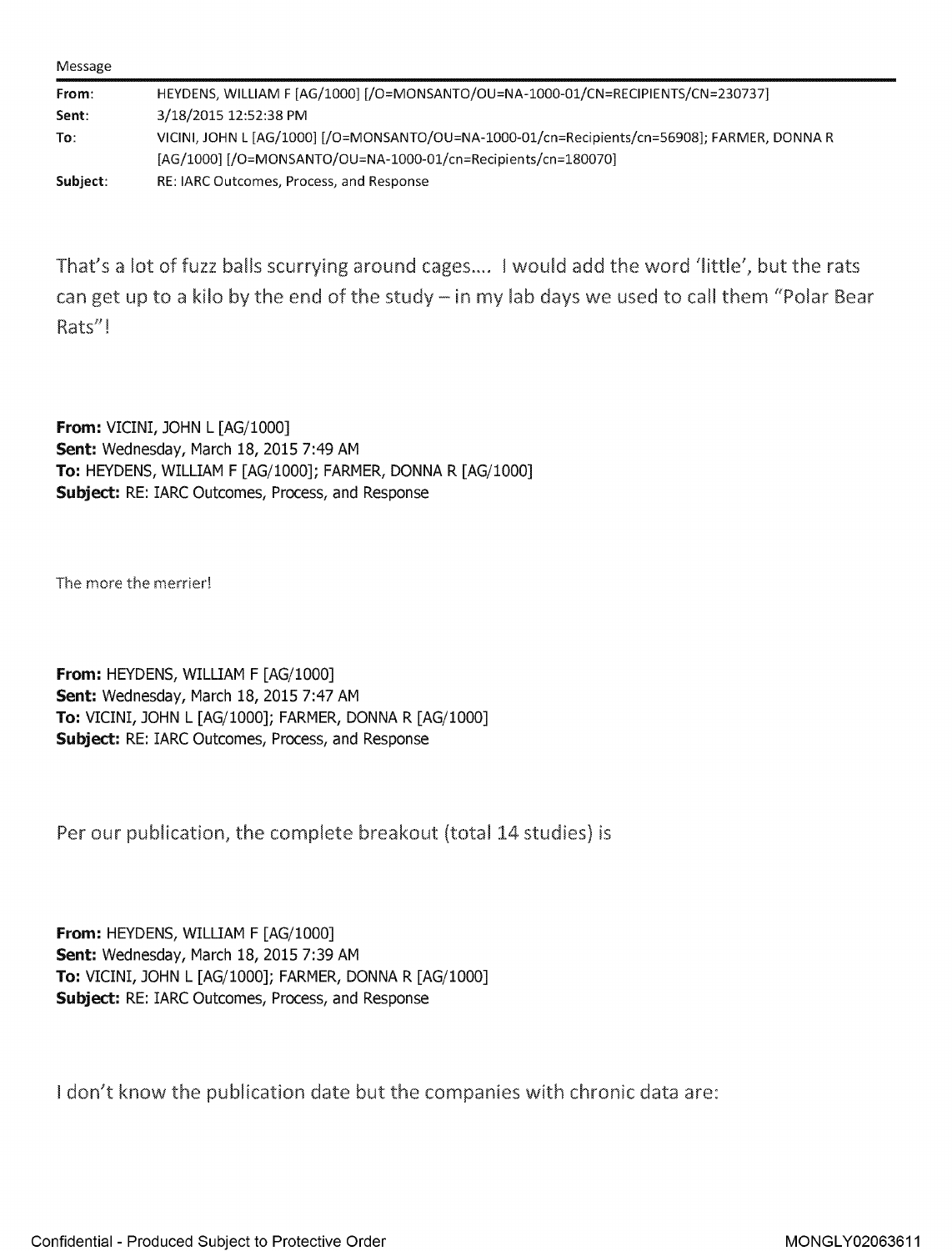- 1. Monsanto (obviously) rat  $(2)$  & mouse
- c; Cheminova ----- rat & mouse
- $3.$  Feinchemie Schwebda --- rat  $\&$  mouse
- 4. Excel rat
- 5. Syngenta  $-$  rat
- 6. Nufarm  $-$  rat  $\&$  mouse
- 7. Arysta rat  $&$  mouse

And there was a 2-year study in Wistar rats from academic researchers in Poland (Chruscielska et al, 2000} which was included in our review publication),

**From:** VICINI, JOHN L [AG/1000] **Sent:** Wednesday, March 18, 2015 7:04 AM **To:** FARMER, DONNA R [AG/1000]; HEYDENS, WILLIAM F [AG/1000] **Subject:** RE: IARC Outcomes, Process, and Response

Thanks, I can check with David, I thought you might just know without looking it up,

Melissa wants some technical talking points that I'm starting to do. Do you guys think that the Lancet paper is that last half of section 5?

**From: FARMER, DONNA R [AG/1000] Sent:** Wednesday, March 18, 2015 6:56 AM **To:** VICINI, JOHN L [AG/1000]; HEYDENS, WILLIAM F [AG/1000] **Subject:** RE: IARC Outcomes, Process, and Response

## http://www,erigone.com/EU-Regulation/renewal-existing-a-s.htm

I believe the submission was 5/12 and I need to confirm with David the names of the companies with the 6 data sets.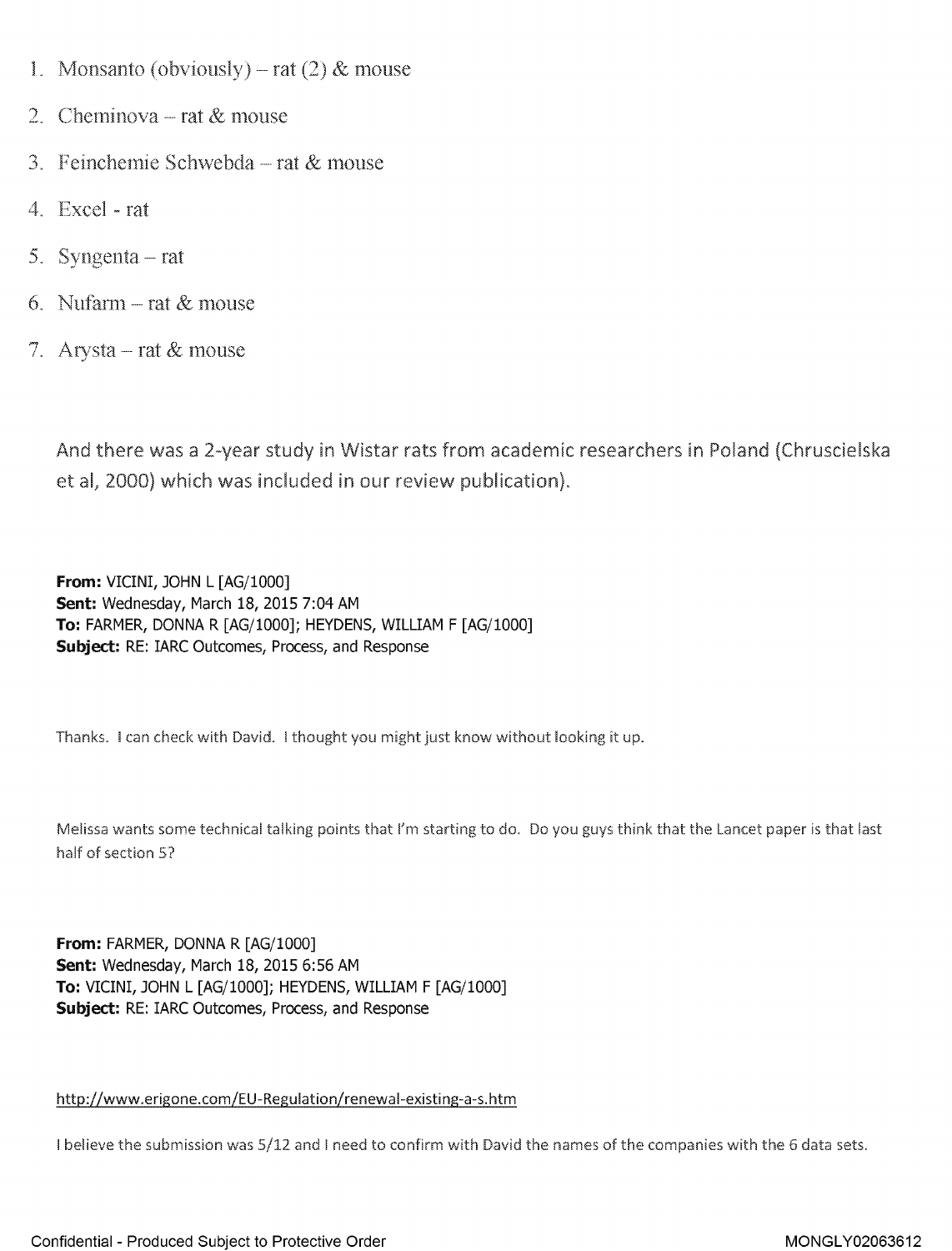Miller is talking about multiple myeloma this was the DeRoos 2005 but Lash (2007) and Sorahan's 2015 publication which he is quoting show this was due to restricted data set so IARC did agree with that and concluded no association with multiple myeloma but said there was with NHL-I would have him use the DeRoos 2005 paper no findings overall with any cancer including NHL (only the restricted data set for multiple myeloma) and the Freeman 2009 paper - no [cancer associated with glyphosate](https://www.baumhedlundlaw.com/toxic-tort-law/monsanto-roundup-lawsuit/) (a review of the NHL cancer findings up to 2.009) both AHS publications. See why this is so unbelievable that Aaron Blair would not defend his very own AHS?

**From:** VICINI, JOHN L [AG/1000] **Sent:** Tuesday, March 17, 2015 10:16 PM **To:** HEYDENS, WILLIAM F [AG/1000]; FARMER, DONNA R [AG/1000] **Subject:** Fwd: IARC Outcomes, Process, and Response

Can one of you help with the x's in the attached file.

Begin forwarded message: **From:** "SACHS, ERIC S [AG/1000]" **Date:** March 17, 2015 at 8:58:41 PM CDT To: "VICINI, JOHN L [AG/1000]" < The Mathematic State State State State State State State State State State State State State State State State State State State State State State State State State State State State State "HOOD, AIMEE [AG/1000]"

**Subject: Fwd: IARC Outcomes, Process, and Response** 

John

Please fill in the missing information then I will send back to Henry. When should he post? Do you want him to break the embargo? If so, we need to ask him.

Eric

Sent from my iPhone

Begin forwarded message: From: Henry Miller **Date:** March 17, 2015 at 7:06:22 PM CDT **To:** "ERIC S SACHS [AG/1000]" **Subject: Re: IARC Outcomes, Process, and Response Reply-To:** Henry Miller

Back to you.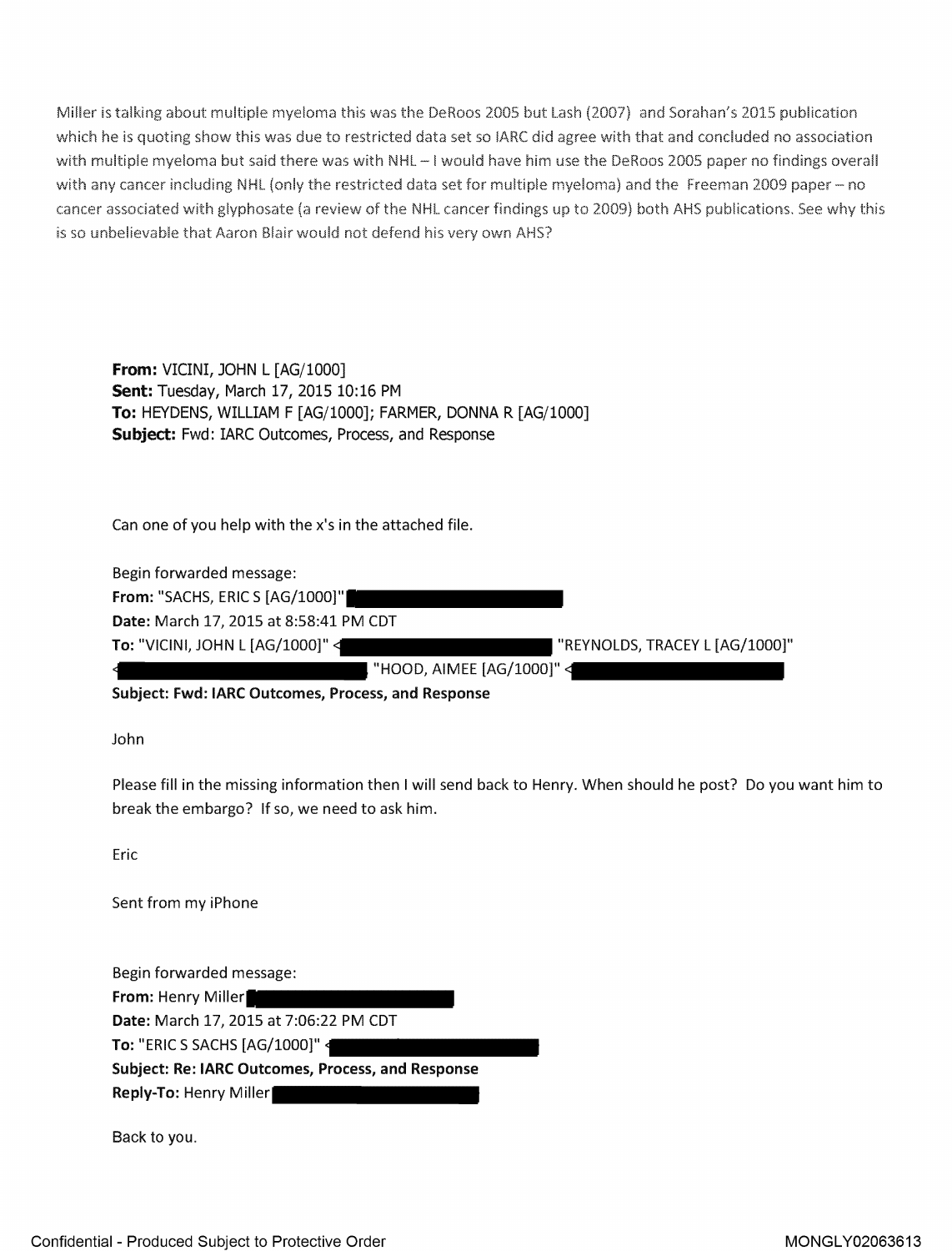As always, accuracy is paramount, but all comments are welcome.

From: "ERIC S SACHS [AG/1000]" < **To:** "Henry Miller" **Sent:** Tuesday, March 17, 2015 3:22:58 PM **Subject:** RE: IARC Outcomes, Process, and Response

Here is our draft...still quite rough...but a good start for your magic. It got category 2A!

Eric

**From: Henry Miller [**  $\mathbf{I}$ **Sent:** Tuesday, March 17, 2015 3:10 PM **To:** SACHS, ERIC S [AG/1000] **Subject:** Re: IARC Outcomes, Process, and Response

In the meantime, you're keeping me in suspense. What was the outcome?

From: "ERIC S SACHS [AG/1000]" < **To:** "Henry Miller"  $\circledcirc$ **Sent:** Tuesday, March 17, 2015 10:23:03 AM **Subject:** RE: IARC Outcomes, Process, and Response

We have a draft nearly done and will send to you by tomorrow.

Eric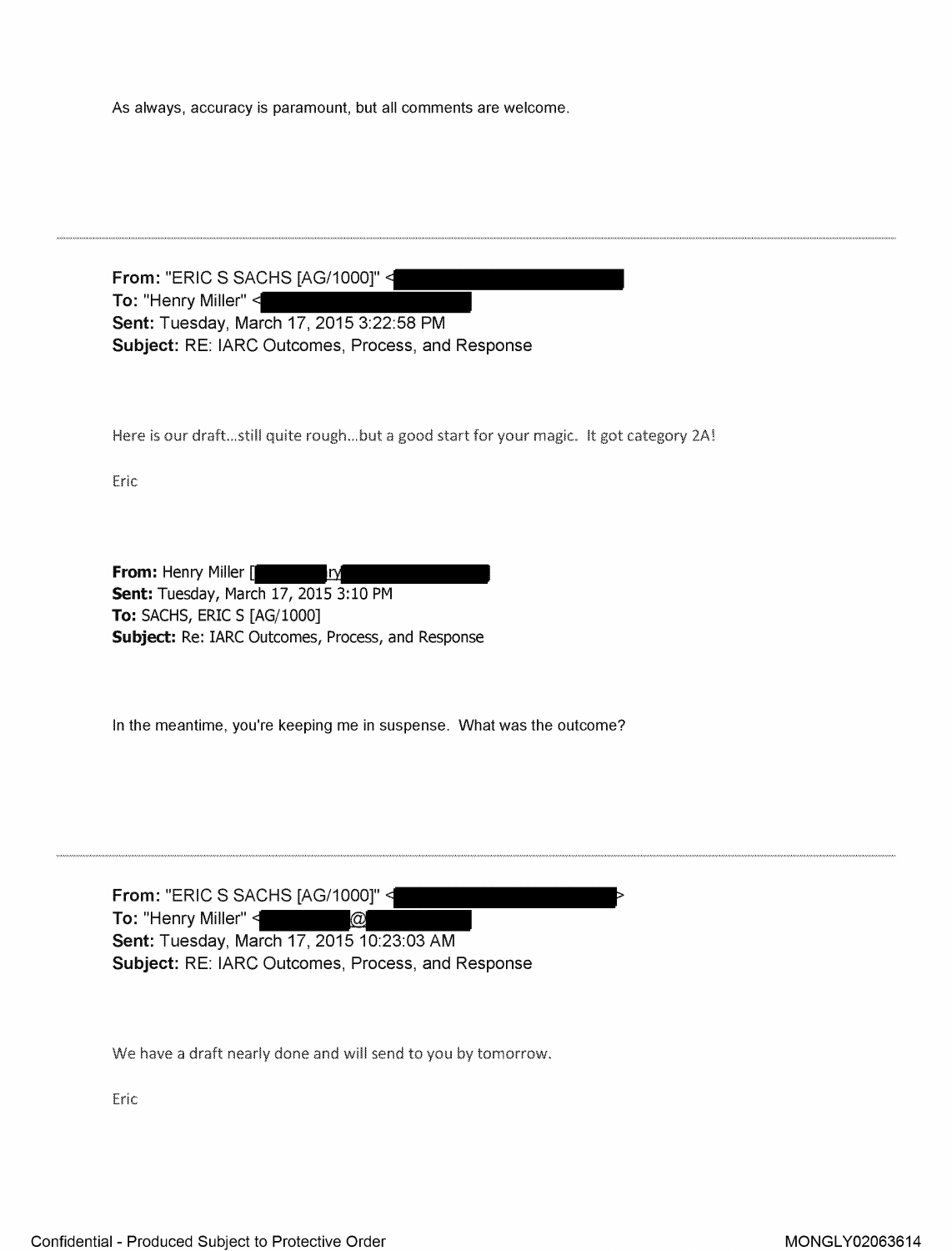From: Henry Miller [ Sent: Thursday, March 12, 2015 12:46 PM **To:** SACHS, ERIC S [AG/1000] **Subject:** Re: IARC Outcomes, Process, and Response

I would be if I could start from a high-quality draft. I'm absolutely inundated with projects right now.

From: "ERIC S SACHS [AG/1000]"  $\circledcirc$ **To:** "Henry Miller"  $\circleda$ **Sent:** Thursday, March 12, 2015 10:28:53 AM **Subject:** IARC Outcomes, Process, and Response

Henry,

Are you interested in writing more on the topic of the IARC panel, its process and controversial decision? I have background and can provide information if needed. The outcome is embargoed but will be communicated as early as next week.

Eric

This e-mail message may contain privileged and/or confidential information, and is intended to be received only by persons entitled to receive such information. If you have received this e-mail in error, please notify the sender immediately. Please delete it and all attachments from any servers, hard drives or any other media. Other use of this e-mail by you is strictly prohibited.

All e-mails and attachments sent and received are subject to monitoring, reading and archival by Monsanto, including its subsidiaries. The recipient of this e-mail is solely responsible for checking for the presence of "Viruses" or other "Malware". Monsanto, along with its subsidiaries, accepts no liability for any damage caused by any such code transmitted by or accompanying this e-mail or any attachment.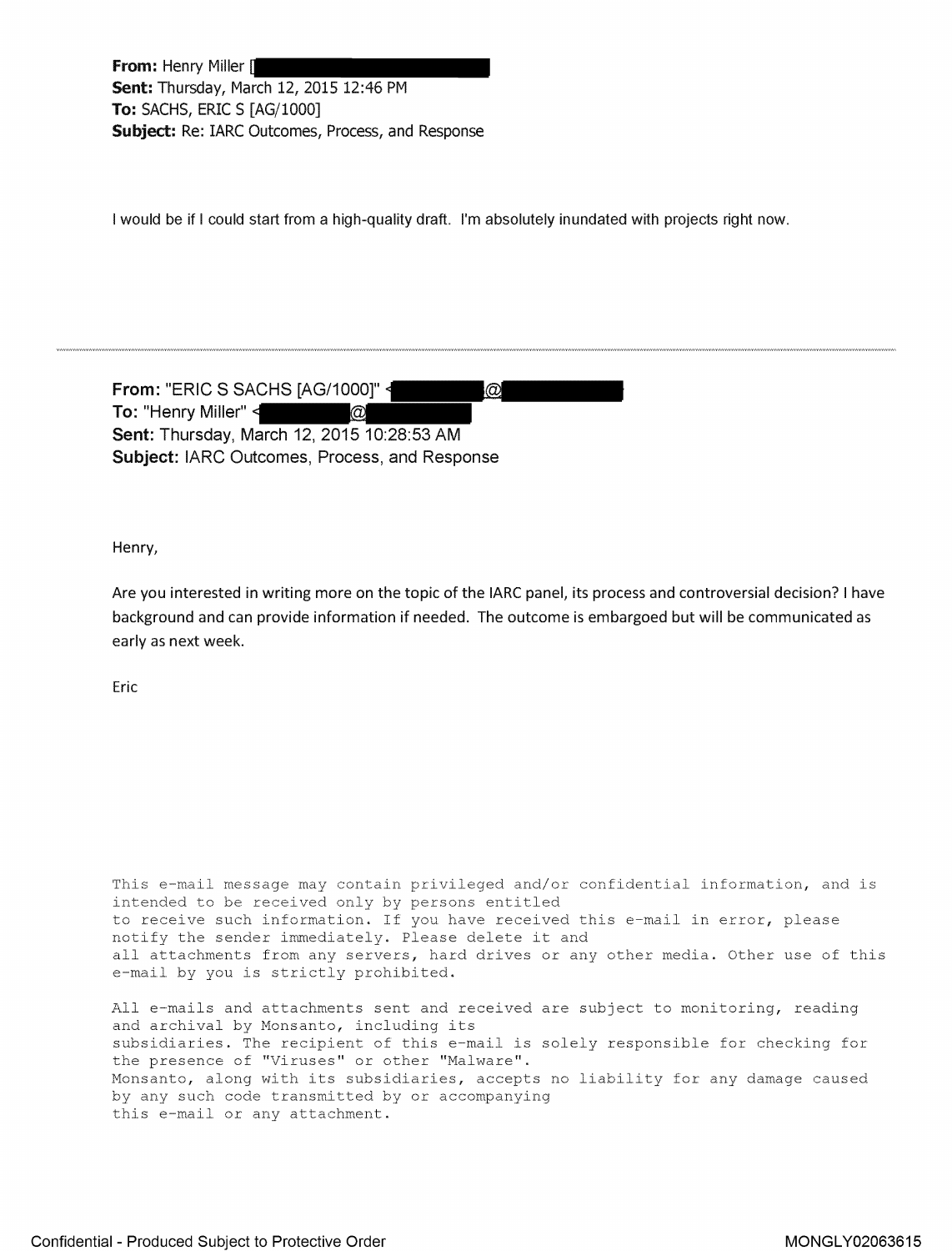The information contained in this email may be subject to the export control laws and regulations of the United States, potentially including but not limited to the Export Administration Regulations (EAR) and sanctions regulations issued by the U.S. Department of Treasury, Office of Foreign Asset Controls (OFAC). As a recipient of this information you are obligated to comply with all applicable U.S. export laws and regulations.

 $\sim$   $\sim$ 

**Henry I. Miller, M.D. Robert Wesson Fellow in Scientific Philosophy**  & **Public Policy Hoover Institution | Stanford University** 

Stanford, CA

**U.S.A. Phone:** 

**Email:** 

This e-mail message may contain privileged and/or confidential information, and is intended to be received only by persons entitled to receive such information. If you have received this e-mail in error, please notify the sender immediately. Please delete it and all attachments from any servers, hard drives or any other media. Other use of this e-mail by you is strictly prohibited.

All e-mails and attachments sent and received are subject to monitoring, reading and archival by Monsanto, including its subsidiaries. The recipient of this e-mail is solely responsible for checking for the presence of "Viruses" or other "Malware". Monsanto, along with its subsidiaries, accepts no liability for any damage caused by any such code transmitted by or accompanying this e-mail or any attachment.

The information contained in this email may be subject to the export control laws and regulations of the United States, potentially includinq but not limited to the Export Administration Requlations (EAR) and sanctions regulations issued by the U.S. Department of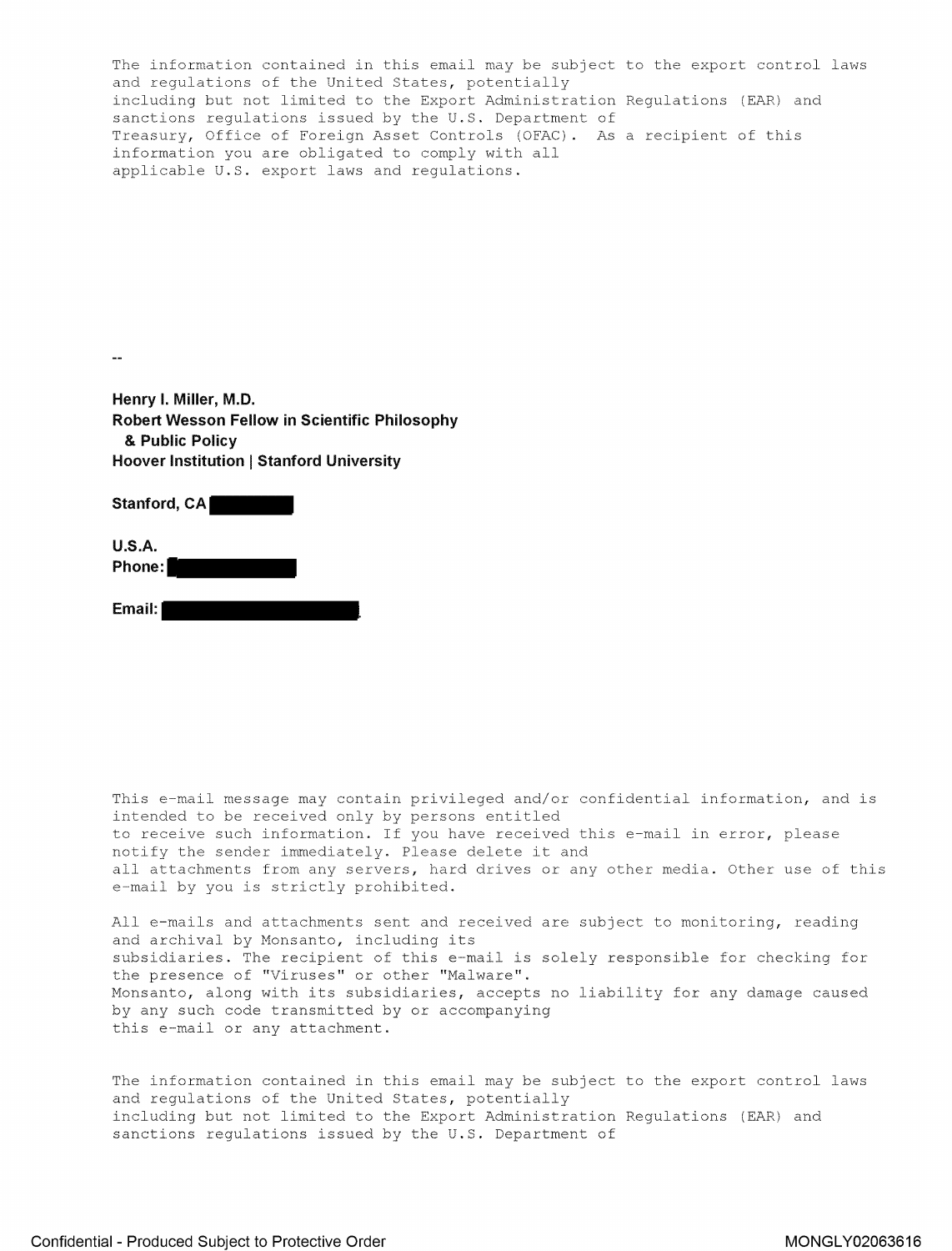Treasury, Office of Foreign Asset Controls (OFAC). As a recipient of this information you are obligated to comply with all applicable U.S. export laws and regulations.

**Henry I. Miller, M.D. Robert Wesson Fellow in Scientific Philosophy**  & **Public Policy Hoover Institution | Stanford University** 

| <b>HOOVER MISULATION</b>   OLAHIVIA OMIV       |  |
|------------------------------------------------|--|
| Stanford, CA                                   |  |
| <b>U.S.A.</b><br><b>The Contract of Street</b> |  |
|                                                |  |

 $\overline{\phantom{a}}$ 

This e-mail message may contain privileged and/or confidential information, and is intended to be received only by persons entitled to receive such information. If you have received this e-mail in error, please notify the sender immediately. Please delete it and all attachments from any servers, hard drives or any other media. Other use of this e-mail by you is strictly prohibited.

All e-mails and attachments sent and received are subject to monitoring, reading and archival by Monsanto, including its subsidiaries. The recipient of this e-mail is solely responsible for checking for the presence of "Viruses" or other "Malware". Monsanto, along with its subsidiaries, accepts no liability for any damage caused by any such code transmitted by or accompanying this e-mail or any attachment.

The information contained in this email may be subject to the export control laws and regulations of the United States, potentially including but not limited to the Export Administration Regulations (EAR) and sanctions regulations issued by the U.S. Department of Treasury, Office of Foreign Asset Controls (OFAC). As a recipient of this information you are obligated to comply with all applicable U.S. export laws and regulations.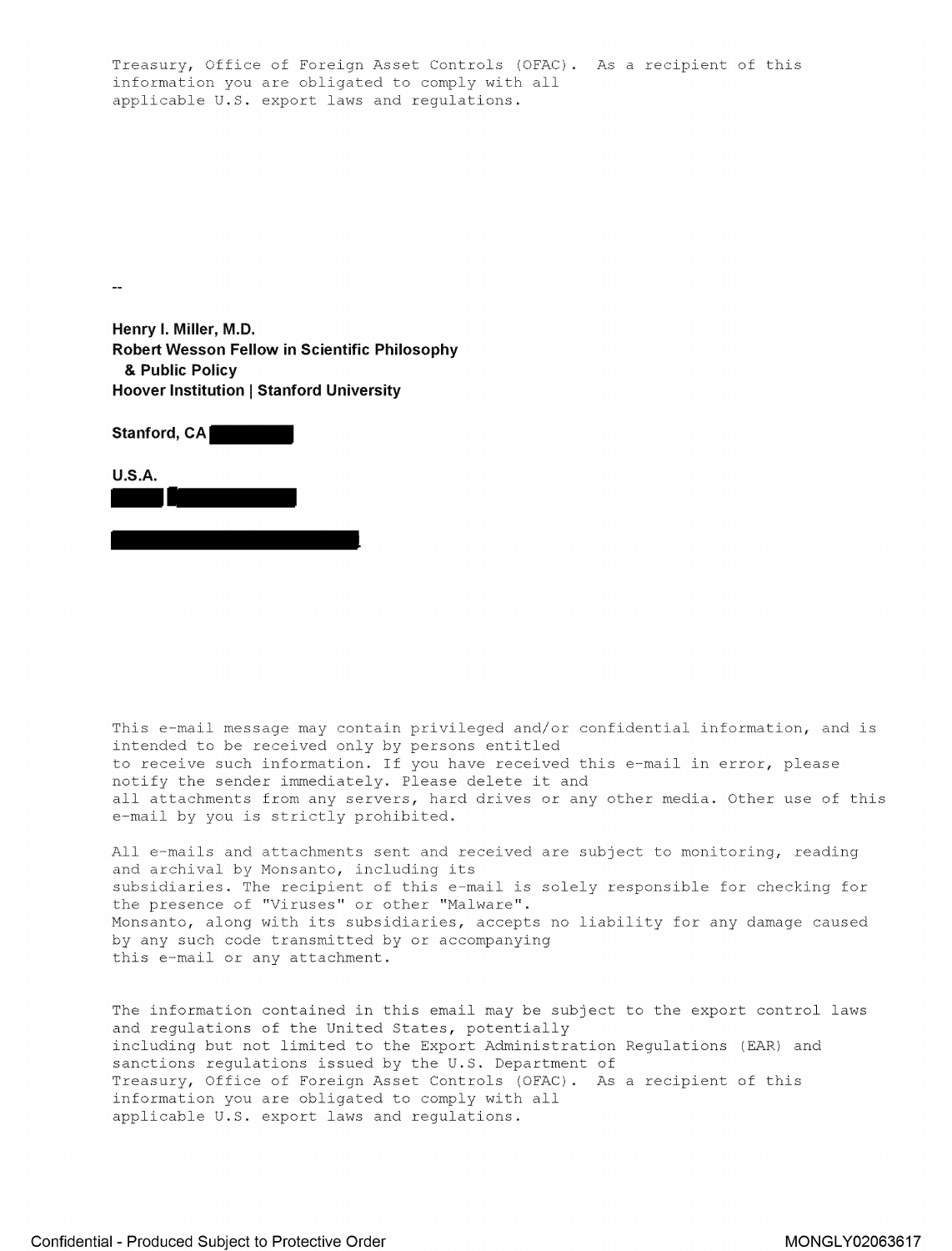$\mathbb{Z}^2$ 

**Henry** I. **Miller, M.D. Robert Wesson Fellow in Scientific Philosophy**  & **Public Policy Hoover Institution** I **Stanford University** 

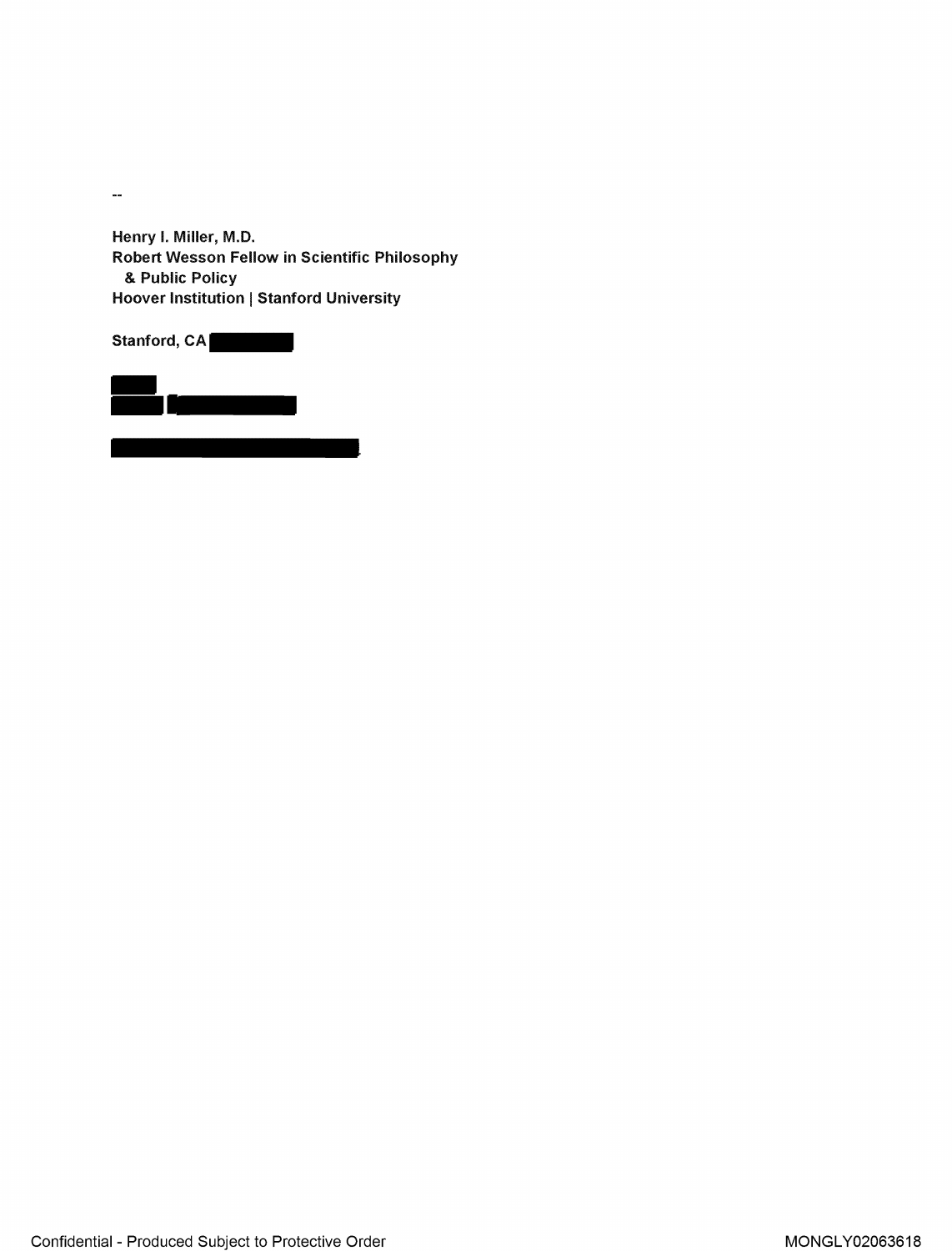## March Madness from the United Nations Henry I. Miller

The NCAA basketball tournament has started and I hope I pick my brackets as well as I predicted the outcome of this month's meeting of the International Agency for Research on Cancer (!ARC), a component of the UN's World Health Organization. It always pays to bet against a United Nations agency getting things right, and this conclave was no exception.

For the first time since 1991, the focus of this IARC review was on pesticides. At this meeting, five pesticides were evaluated and three of them were classified as "probably carcinogenic." But the U.S. EPA had previously given each of these three active ingredients favorable safety classifications regarding carcinogenic potential. Why the differences?

The obvious reason would be new, game-changing data. But there wasn't any. The disparity appears to be that IARC bases their conclusion on potential hazard rather than the actual risk of harm. What does that mean to you and me? Well, we participate in hazardous activities everyday that have the potential to harm us-we use knives, drive a car, fly on an airplane or walk down stairs. However, the risk--the probability that we will actually be harmed-- associated with each of these activities is low.

The same applies to the IARC's analysis of glyphosate. The data (and a selected set of data, at that) were reviewed to determine whether glyphosate is capable of causing cancer. As with common chemicals like sugar, salt and water, and foods like nutmeg and licorice, glyphosate at very high doses is capable of causing harm to humans. That's what the IARC 2A conclusion-"probably carcinogen to humans"--essentially means. But one of the seminal tenets of toxicology is that "the dose makes the poison," and the reality is that glyphosate is not a human health risk even at levels of exposure that are more than 100 times higher than the human exposures that occur under conditions consistent with the product's labeling.

Thus, IARC publishes qualitative assessments that are not quantitative assessments of risk. That is left to regulatory agencies. So, what have they concluded? Glyphosate is currently undergoing a routine review of its registration in Europe, which is being conducted by the German Risk Agency (BfR). This re-registration evaluation has been going on since 20XX and as of January 2015 the BfR [ HYPERLINK "http://www.bfr.bund.de/en/the\_bfr\_has\_finalised\_its\_draft\_report\_for\_the\_re\_evaluation\_of\_glypho sate-188632.html" 1:

> • In conclusion of this re-evaluation process of the active substance glyphosate by BfR the available data do not show carcinogenic or mutagenic properties of glyphosate nor that glyphosate is toxic to fertility, reproduction or embryonal/fetal development in laboratory animals.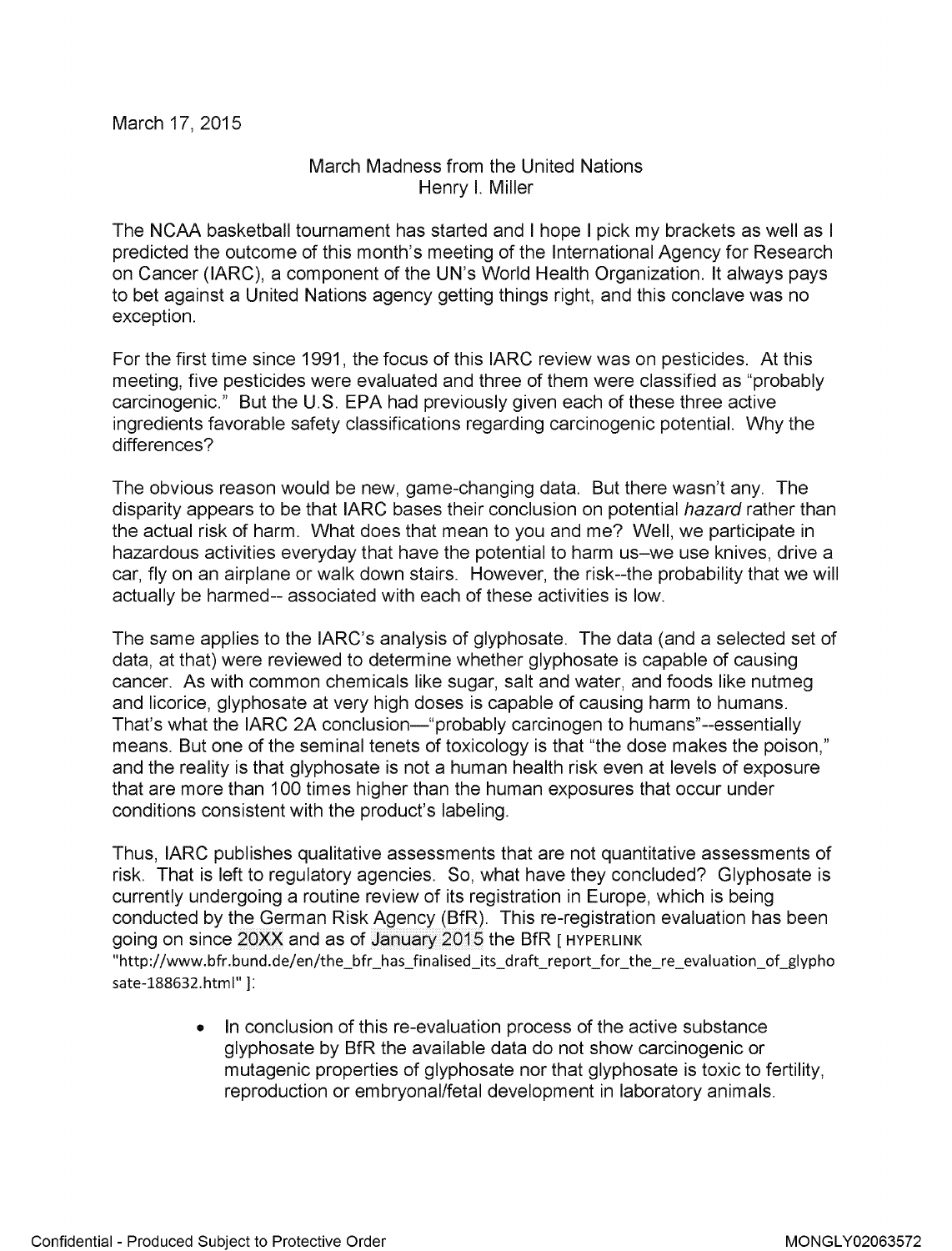In epidemiological studies in humans, there was no evidence of carcinogenicity and there were no effects on fertility, reproduction and development of neurotoxicity that might be attributed to glyphosate."

Regulatory agencies typically review more data and in much more depth than the IARC. For glyphosate, there have been X companies (name them) that submitted data from multiple types of studies which are evaluated by the U.S. EPA, the German BfR and other global regulatory agencies. They also take into consideration studies like the United States' Agricultural Health Study (AHS), a prospective study of cancer in licensed pesticide applicators and their spouses from Iowa and North Carolina. The study is a collaborative effort involving investigators from National Cancer Institute, the National Institute of Environmental Health Sciences, the EPA, and the National Institute for Occupational Safety and Health. By studying high-exposure individuals such as pesticide applicators, carcinogens can be identified.

The bottom line is that the BfR examined all of the information that IARC saw and much more.

New data are emerging constantly, and there have been new scientific reviews published recently that would have been unavailable to BfR before they issued their sanguine opinion. So, could any of these new documents have led IARC to their less favorable conclusion? Nope, because these reviews further affirmed the safety of glyphosate and the absence of no linkage between glyphosate and cancer risk.

## Consider the conclusion of [ HYPERLINK

"http://informahealthcare.com/doi/abs/10.3109/10408444.2014.1003423"] in the March 2105 issue of Critical Reviews in Toxicology:

"The lack of a plausible mechanism, along with published epidemiology studies, which fail to demonstrate clear, statistically significant, unbiased and nonconfounded associations between glyphosate and cancer of any single etiology, and a compelling weight of evidence, support the conclusion that glyphosate does not present concern with respect to carcinogenic potential in humans."

And this, from an [ HYPERLINK "http://www.ncbi.nlm.nih.gov/pubmed/25635915"] in the International Journal of Environmental Research and Public Health in January 2015:

"There were no statistically significant trends for multiple myeloma risks in relation to reported cumulative days (or intensity weighted days) of glyphosate use. The doubling of risk reported previously arose from the use of an unrepresentative restricted dataset and analyses of the full dataset provides no convincing evidence in the AHS for a link between multiple myeloma risk and glyphosate use."